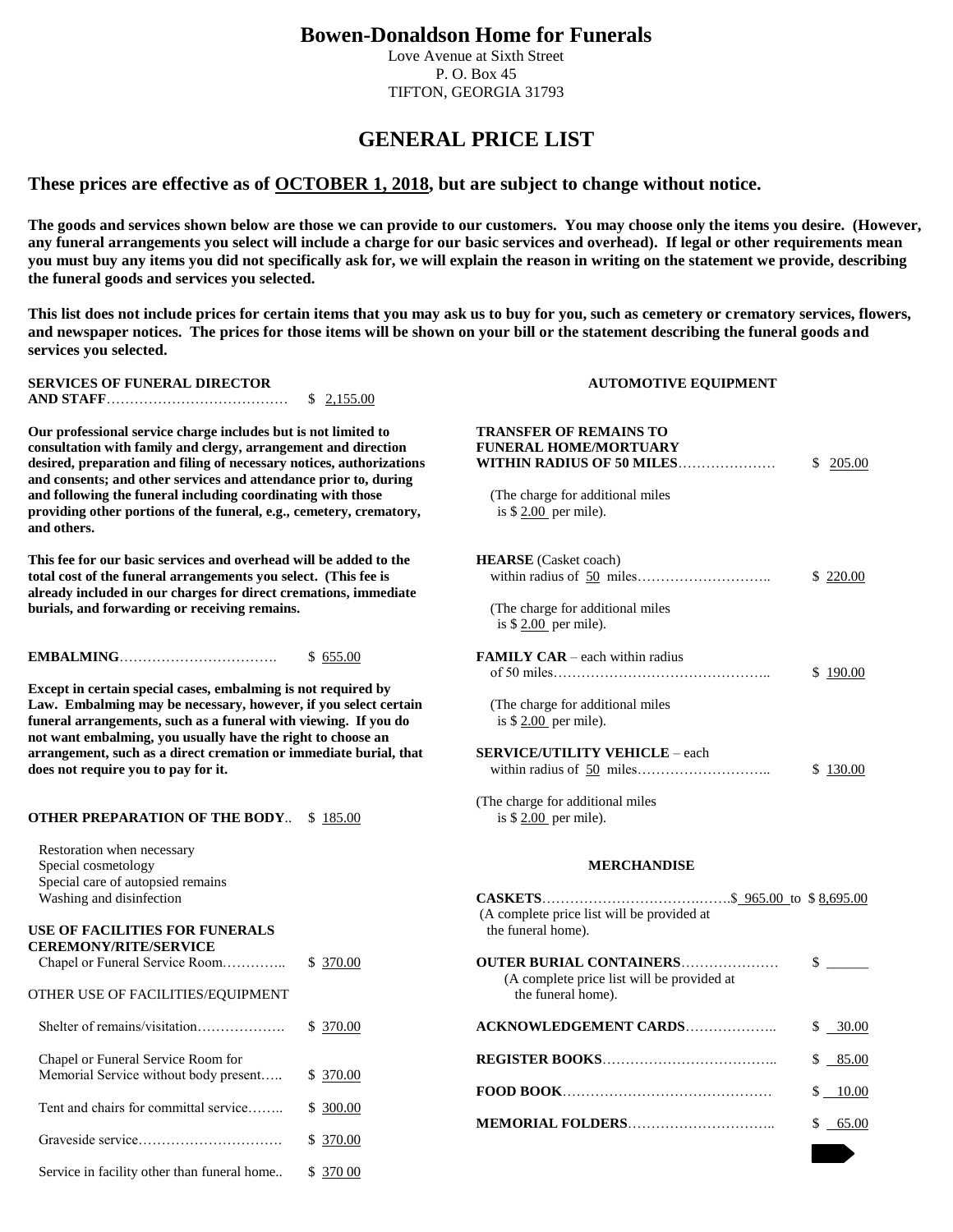# **FORWARDING OF REMAINS TO ALTERNATIVE SELECTIONS ANOTHER FUNERAL HOME/**

This charge includes removal of remains, services of staff, Embalming, receptabcle for body, necessary authorizations, **OFFERING A**………………………………….. \$5,370.00 local transportation to airport or railhead. It does not include the services of staff or the use of facilities for any visitation Services of funeral director and staff, transfer of remains to and/or rites or ceremonies prior to forwarding of the body. funeral home/mortuary within 50 miles, embalming, other

# **RECEIVING OF REMAINS FROM MORTUARY**……………………………... \$2,440.00

rites/ceremonies. book.

Price Range………………………\$ \_\_\_\_\_\_ to \$ \_\_\_\_\_\_\_

Our charge for an immediate burial (without any attendant rites or ceremonies includes:

- removal and shelter of the remains
- local transportation to cemetery
- necessary services of staff and authorizations
- 1. Immediate burial with casket selected in addition to the price of the casket……………… \$ \_\_\_\_\_\_\_ Opening and Closing Grave………………………. \$ 600.00

### **DIRECT CREMATIONS**

If you want to arrange a direct cremation, you can use an **alternative container. Alternative containers encase the body and can be made of materials like fiberboard or composition materials (with or without an outside covering). The containers we provide are unfinished wood boxes and Sales Tax \_\_\_\_\_\_\_\_ fiberboard boxes.**

| - | removal and shelter of remains            |  |
|---|-------------------------------------------|--|
|   | and transportation to crematory \$ 210.00 |  |

- cremation with container………. \$1,280.00
- cremation container …………(optional)……...…….. \$ \_\_\_\_\_ USE OF FACILITIES…………………………….. \$ 370.00
- direct cremation with cremation container…………………….. \$1,490.00 REGISTER BOOK……………………………….. \$ 85.00

## **FORWARDING OF REMAINS TO ANOTHER FUNERAL**

TOTAL \$1,260.00

### CLOTHING

|  | \$195.00 |
|--|----------|
|  |          |

 $$1.260.00$  (These are package offerings available at the prices given hereon).

 preparation of the body, use of facilities or residence for The cost of other than local transportation in vehicles of viewing, and funeral ceremony or service in other facility, funeral home/mortuary is \$ \_\_\_\_\_\_\_\_\_\_\_\_ mile. hearse, committal or other disposition service, acknowledgement cards and register book.

### **ANOTHER FUNERAL HOME/ OFFERING B**…………………………………. \$4,715.00

 Services of funeral director and staff, transfer of remains to This charge includes temporary shelter of the remains, funeral home/mortuary within 50 miles, preparation of the body transportation of remains to cemetery or crematory and other than embalming, use of facilities for shelter of body/visitation required services of staff. It does not include the services and funeral ceremony or service in other facility, hearse, committal of staff or the use of facilities for viewing or for funeral or other disposition service, acknowledgement cards and register

### **IMMEDIATE BURIALS ADDITIONAL CHARGES WHEN ABOVE ALTERNATIVE OFFERINGS ARE SELECTED**

| Transportation of remains (removal and to place)<br>of final disposition beyond 50 miles |     | \$2.00/mile |
|------------------------------------------------------------------------------------------|-----|-------------|
| <b>OTHER ADDITIONAL CHARGES</b>                                                          |     |             |
|                                                                                          | \$  | 40.00       |
| Replacing Slab and Death Date                                                            |     | \$270.00    |
|                                                                                          | \$. | 600.00      |
| Opening and Closing Grave (Tift Memorial Gardens)                                        | \$  | 660.00      |
|                                                                                          |     | \$300.00    |
| Honorariums                                                                              |     |             |

Our charge for a direct cremation without any attendant rites In addition to the above prices for alternate offerings, there will be a or ceremonies includes: charge for casket and outer burial container selected. You will be shown price lists for this merchandise.

### **RECEIVING OF REMAINS FROM ANOTHER FUNERAL HOME**

|                                                                        |                        | \$895.00   |
|------------------------------------------------------------------------|------------------------|------------|
| cremation container                                                    |                        | \$350.00   |
| $\dots\dots\dots\dots(\text{optional})\dots\dots\dots\dots\dots \quad$ |                        | \$370.00   |
|                                                                        |                        | \$370.00   |
| - direct cremation with cremation                                      | ACKNOWLEDGEMENT CARDS  | \$30.00    |
|                                                                        |                        | \$85.00    |
|                                                                        | TEMPORARY GRAVE MARKER | \$40.00    |
| FORWARDING OF REMAINS TO ANOTHER FUNERAL                               |                        | \$300.00   |
|                                                                        |                        | \$2,440.00 |
|                                                                        |                        |            |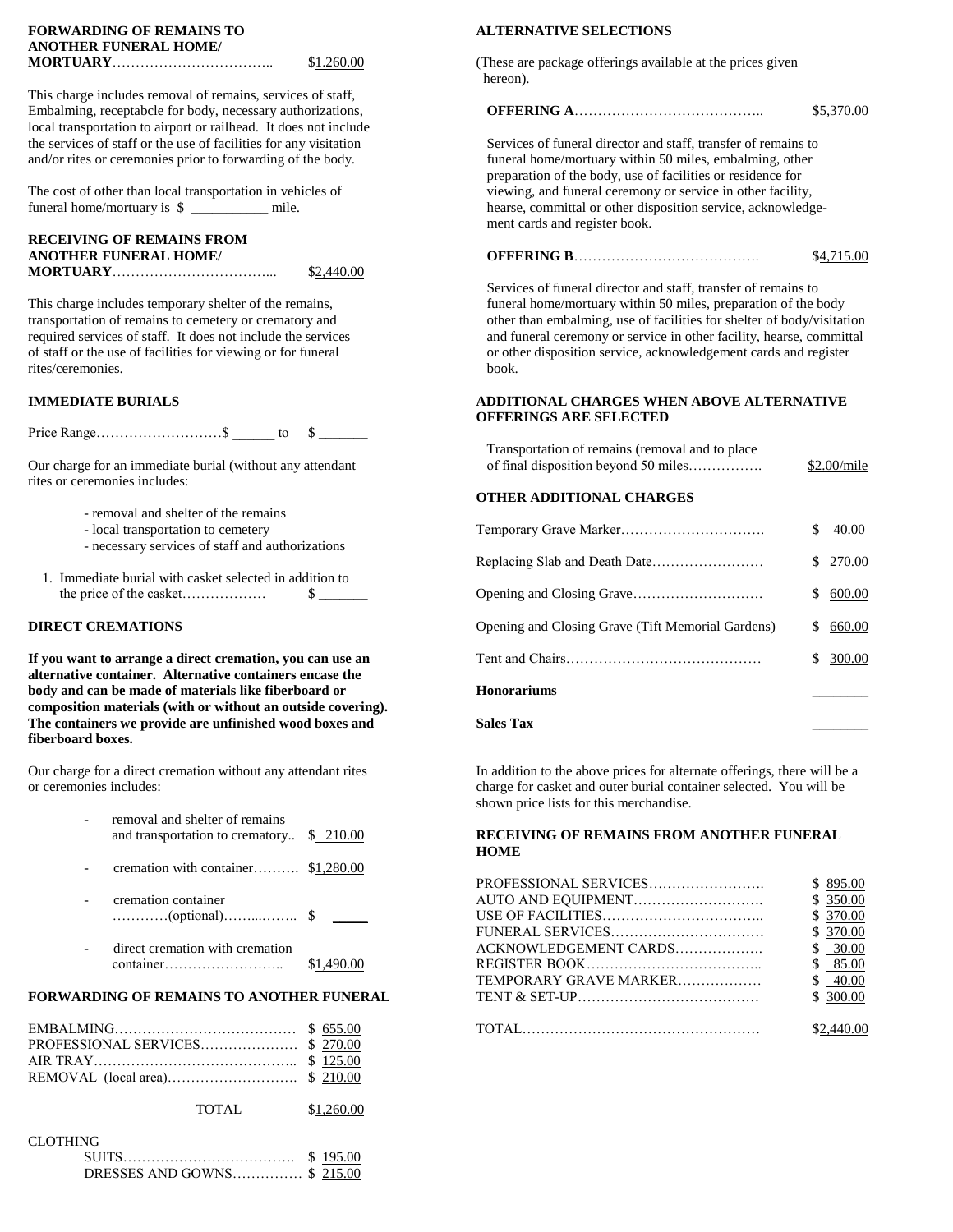## **ESTABLISHED 1888 BOWEN-DONALDSON HOME FOR FUNERALS LOVE AVENUE AT SIXTH STREET P.O. BOX 45, TIFTON, GEORGIA 31793 (229) 382-4255**

| PRICE IN CASKET | <b>CASKET DESCRIPTION</b>                            | <b>CASKET COST</b> |
|-----------------|------------------------------------------------------|--------------------|
| 14,460          | PREMIER COPPER DEPOSIT                               | 9,040              |
| 11,270          | 48 OZ. BRONZE GRAY WHITE INT.                        | 5,850              |
| 11,270          | 48 OZ. BRONZE BEIGE INT.                             | 5,850              |
| 9,780           | 32 OZ. CLEAR WHITE FINISH PINK INT.                  | 4,360              |
| 9,420           | STAINLESS STEEL SIERRA BRUSHED BEIGE VELVET INT.     | 4,000              |
| 8,870           | STAINLESS STEEL BRUSHED HYACINTH PINK INT.           | 3,450              |
| 8,100           | 18 GAUGE BRUSHED PEWTER SILVER INT.                  | 2,680              |
| 8,100           | 18 GAUGE SPRINGFIELD BRUSHED ORCHID/PINK VELVET INT. | 2,680              |
| 8,100           | 18 GAUGE PACIFIC BLUE LIGHT BLUE INT.                | 2,680              |
| 8,100           | 18 GAUGE CORAL MIST WHITE PINK INT.                  | 2,680              |
| 8,100           | 18 GAUGE WHITE SANDS WHITE INT.                      | 2,680              |
| 8,100           | 18 GAUGE LIGHT NUTMEG BEIGE INT.                     | 2,680              |
| 8,100           | 18 GAUGE MIDNIGHT BLUE LIGHT BLUE INT.               | 2,680              |
| 8,100           | 18 GAUGE CONWELL BLACK BRUSHED BEIGE INT.            | 2,680              |
| 7,450           | 20 GAUGE BLUE PRAYING HANDS BLUE INT.                | 2,030              |
| 7,200           | 20 GAUGE SEALER SILVER VALENCIA WHITE INT.           | 1,780              |
| 7,200           | 20 GAUGE SEALER BLUE VALENCIA BLUE INT.              | 1,780              |
| 7,200           | 20 GAUGE SEALER BRONZE VALENCIA ROSETAN INT.         | 1,780              |
| 7,200           | 20 GAUGE SEALER ROSEBUD WHITE INT.                   | 1,780              |
| 6,890           | 20 GAUGE NON-SEALER PATTON PINK INT.                 | 1,470              |
| 6,385           | 20 GAUGE NON-SEALER ALEX SILVER WHITE INT.           | 965                |
| 7,990           | SOLID POPLAR 23rd PSALM KHAKI BASKETWEAVE INT.       | 2,570              |
| 11,215          | MAHOGANY CHAMPAGNE VELVET INT.                       | 5,795              |
| 9,775           | CHERRY IVORY VELVET INT.                             | 4,355              |
| 8,640           | OAK BEIGE CREPE INT.                                 | 3,220              |
| 7,990           | POPLAR ROSETAN CREPE INT.                            | 2,570              |
| 7,970           | PINE BEIGE LINWOOD CREPE INT.                        | 2,550              |
| 7,970           | BARNWOOD SOLID PINE BEIGE INT.                       | 2,550              |